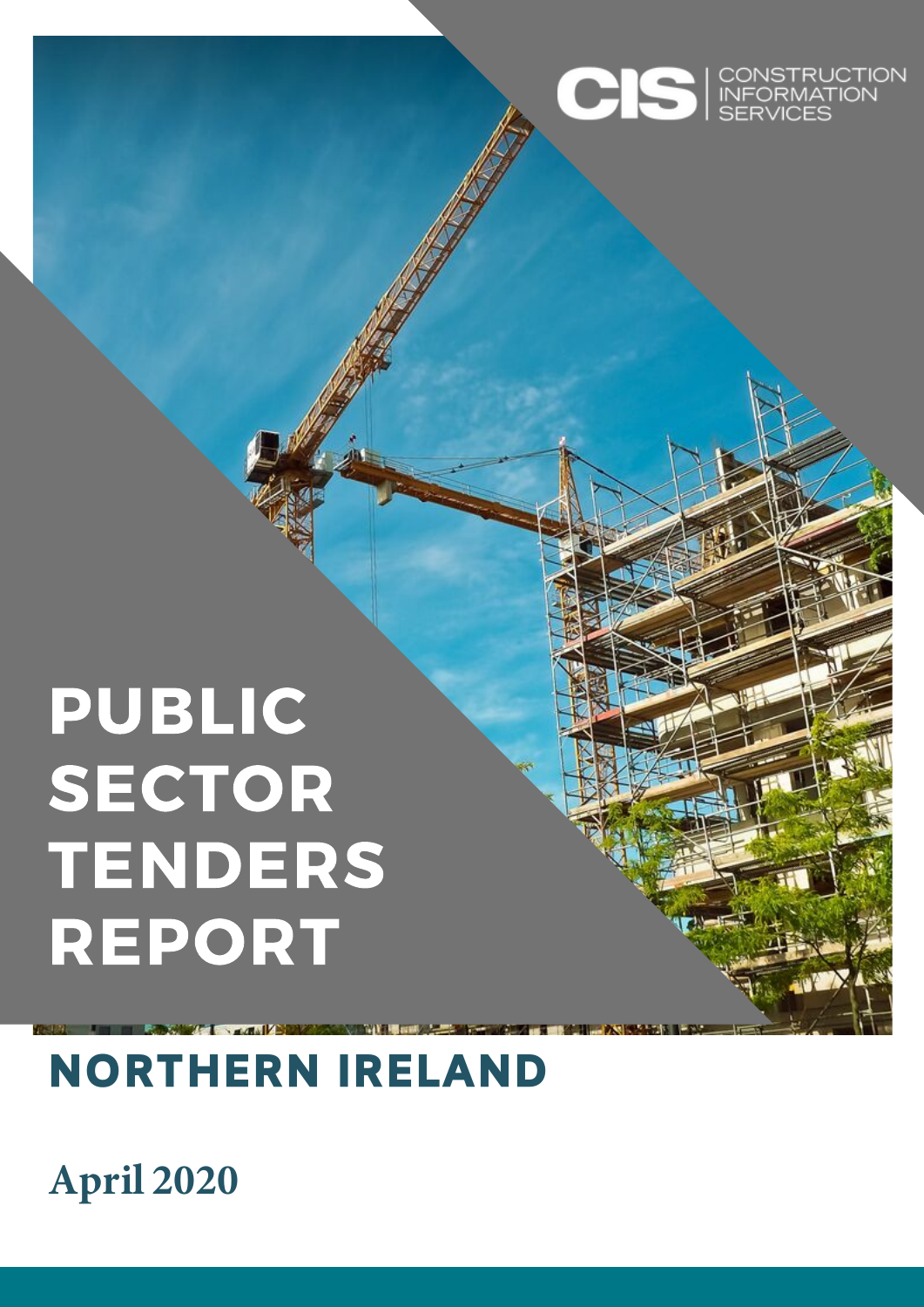

#### CIS ERVICES Public Sector Tenders April 2020

*Are you missing out? Call us [on 01 2999 200](http://www.cisireland.com)*

### Northern Ireland

|                | <b>Click to Request Details</b>                                               |               | <b>Closing Date</b> |
|----------------|-------------------------------------------------------------------------------|---------------|---------------------|
| 754070         | £200m - New Children's Hospital                                               | Co. Antrim    | Thu 21 May          |
| 1051198        | £25m - Term Contracts for Minor Improvement Works 2020                        | Co. Antrim    | Thu 18 Jun          |
| 1097562        | £300k - Term Contracts for Surface Treatments 2020                            | Co. Antrim    |                     |
| 1098862        | Prefabricated Accommodation, Dynamic Shortlisting System                      | Co. Antrim    | Tue 31 Dec          |
| 1094650        | Multi-Use Trail Network                                                       | Co. Antrim    |                     |
| 1098701        | £15m - Provision of Site, Design and Build Social Housing                     | Co. Antrim    | Fri 29 May          |
| 1099015        | Flat Roof Refurbishment                                                       | Co. Antrim    | Thu 21 May          |
| 1098701        | £15m - Provision of Site, Design and Build Social Housing                     | Co. Antrim    | Fri 29 May          |
| 1096599        | <b>Maintenance Contract</b>                                                   | Co. Antrim    | Fri 15 May          |
| 1048875        | £65m - Term Contracts for Small Scale Responsive Works 2020                   | Co. Antrim    | Thu 25 Jun          |
| 1098047        | Roads and Rivers Contracts, Spring and Summer 2020                            | Co. Antrim    |                     |
| 1098924        | £6m - High Pressure Gas Pipeline                                              | Co. Antrim    | Mon 08 Jun          |
| 754070         | £200m - New Children's Hospital                                               | Co. Antrim    | Thu 21 May          |
| 1096490        | £5m - Shared Space Development, Phase 2                                       | Co. Antrim    | Closed              |
| 1098312        | £40m - Civil Engineering Professional Services Framework                      | Co. Antrim    | Mon 01 Jun          |
| 1019625        | £700k - Coastal Walking Trail and Scenic Viewpoint                            | Co. Antrim    | Thu 14 May          |
| 1081128        | £170k - Pontoon Extension and Pier Refurbishment                              | Co. Antrim    | Closed              |
| 1096758        | £50m - Infrastructure Support Framework                                       | Co. Antrim    | Thu 14 May          |
| 1098700        | £290k - Replacement Roof                                                      | Co. Antrim    | Closed              |
| 1098517        | £28m - Preventative Maintenance, Response Maintenance Minor Building<br>Works | Co. Antrim    |                     |
| 1097213        | Provision of Pitch Maintenance Services                                       | Co. Armagh    | Closed              |
| 1062522        | £74k - DDA Extension and Ancillary Works                                      | Co. Derry     | Mon 11 May          |
| <u>1062521</u> | £63k - DDA Extension and Ancillary Works                                      | Co. Derry     | Mon 11 May          |
| 1096893        | £200k - Play Area Regeneration                                                | Co. Derry     | Fri 15 May          |
| 1034617        | £5.1m - New School Building                                                   | Co. Down      | Tue 09 Jun          |
| 1098021        | Summer Pitch Maintenance                                                      | Co. Down      | Closed              |
| 1034617        | £5.1m - New School Building                                                   | Co. Down      | Tue 09 Jun          |
| 1098021        | <b>Summer Pitch Maintenance</b>                                               | Co. Down      | Closed              |
| 1034617        | £5.1m - New School Building                                                   | Co. Down      | Tue 09 Jun          |
| 1091375        | £300k - Individual Consultant Panels (10 Lots)                                | Co. Fermanagh | Closed              |
| 1076566        | £300k - Bridge Replacement                                                    | Co. Tyrone    |                     |